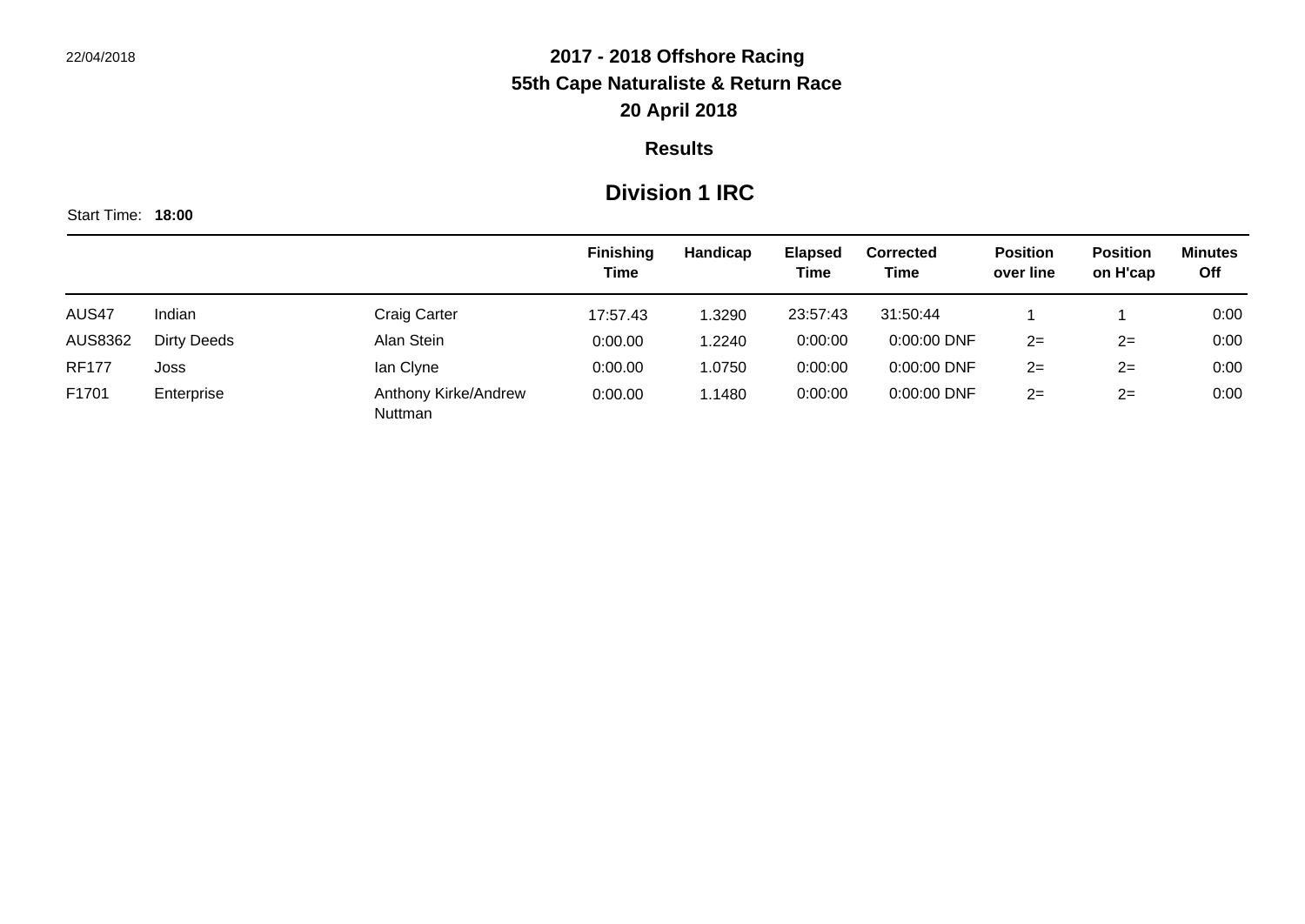#### **Results**

### **Division 1 YAH**

|              |                    |                                 | <b>Finishing</b><br><b>Time</b> | Handicap | <b>Elapsed</b><br><b>Time</b> | Corrected<br><b>Time</b> | <b>Position</b><br>over line | <b>Position</b><br>on H'cap | <b>Minutes</b><br>Off |
|--------------|--------------------|---------------------------------|---------------------------------|----------|-------------------------------|--------------------------|------------------------------|-----------------------------|-----------------------|
| AUS47        | Indian             | <b>Craig Carter</b>             | 17:57.43                        | 1.0201   | 23:57:43                      | 24:26:37                 |                              |                             | 0:00                  |
| F1701        | Enterprise         | Anthony Kirke/Andrew<br>Nuttman | 0:00.00                         | 0.8586   | 0:00:00                       | 0:00:00 DNF              | $2 =$                        | $2 =$                       | 0:00                  |
| AUS8362      | <b>Dirty Deeds</b> | Alan Stein                      | 0:00.00                         | 0.9424   | 0:00:00                       | 0:00:00 DNF              | $2=$                         | $2 =$                       | 0:00                  |
| <b>RF177</b> | Joss               | lan Clyne                       | 0:00.00                         | 0.7891   | 0:00:00                       | 0:00:00 DNF              | $2 =$                        | $2 =$                       | 0:00                  |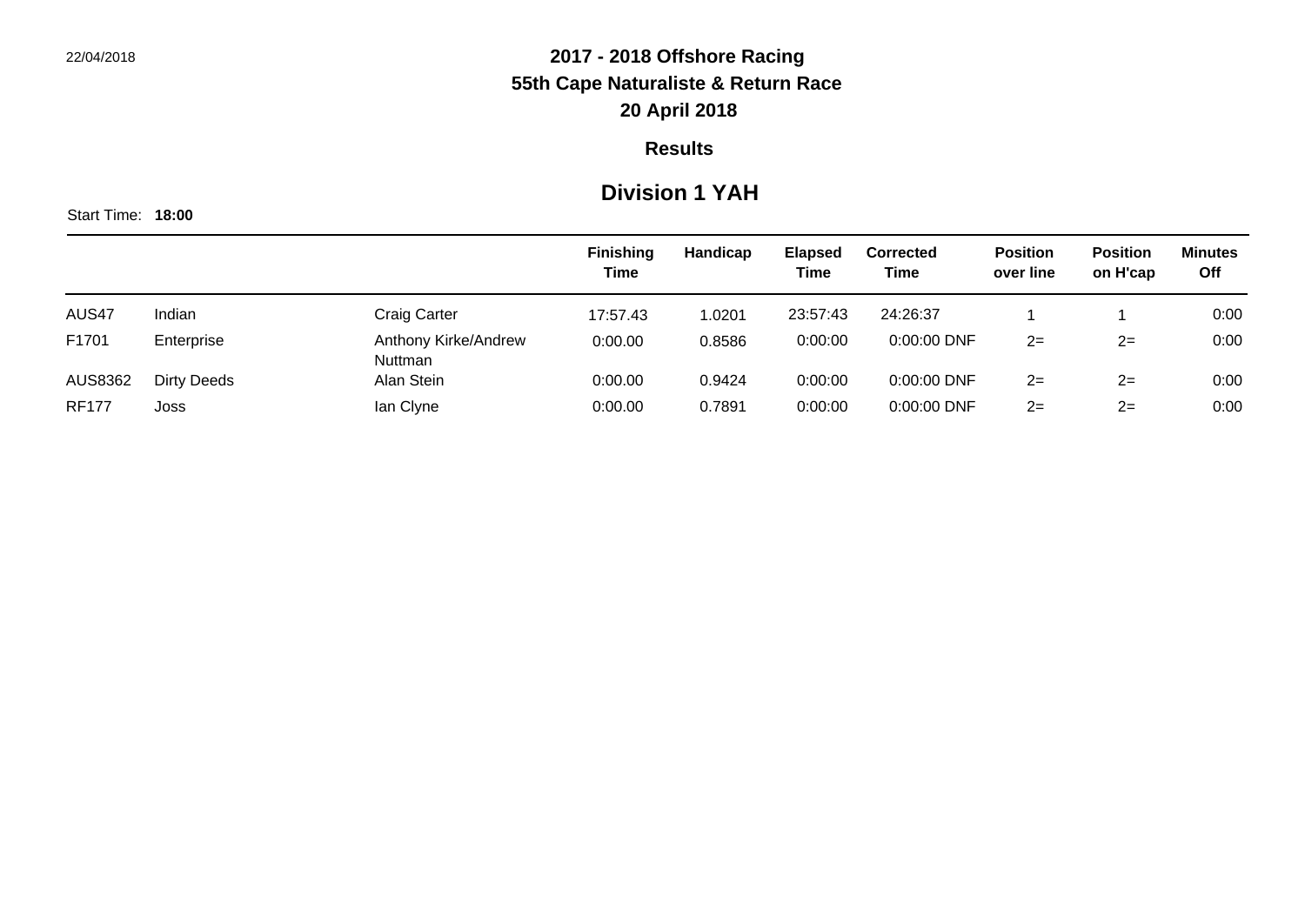#### **Results**

### **Division 2 IRC**

|      |             |                         | <b>Finishing</b><br><b>Time</b> | Handicap | <b>Elapsed</b><br>Time | <b>Corrected</b><br>Time | <b>Position</b><br>over line | <b>Position</b><br>on H'cap | <b>Minutes</b><br>Off |
|------|-------------|-------------------------|---------------------------------|----------|------------------------|--------------------------|------------------------------|-----------------------------|-----------------------|
| R131 | Huckleberry | Philip Sommerville-Ryan | 0:00.00                         | 0.9270   | 0:00:00                | 0:00:00 DNF              | 1=                           | 1=                          | 0:00                  |